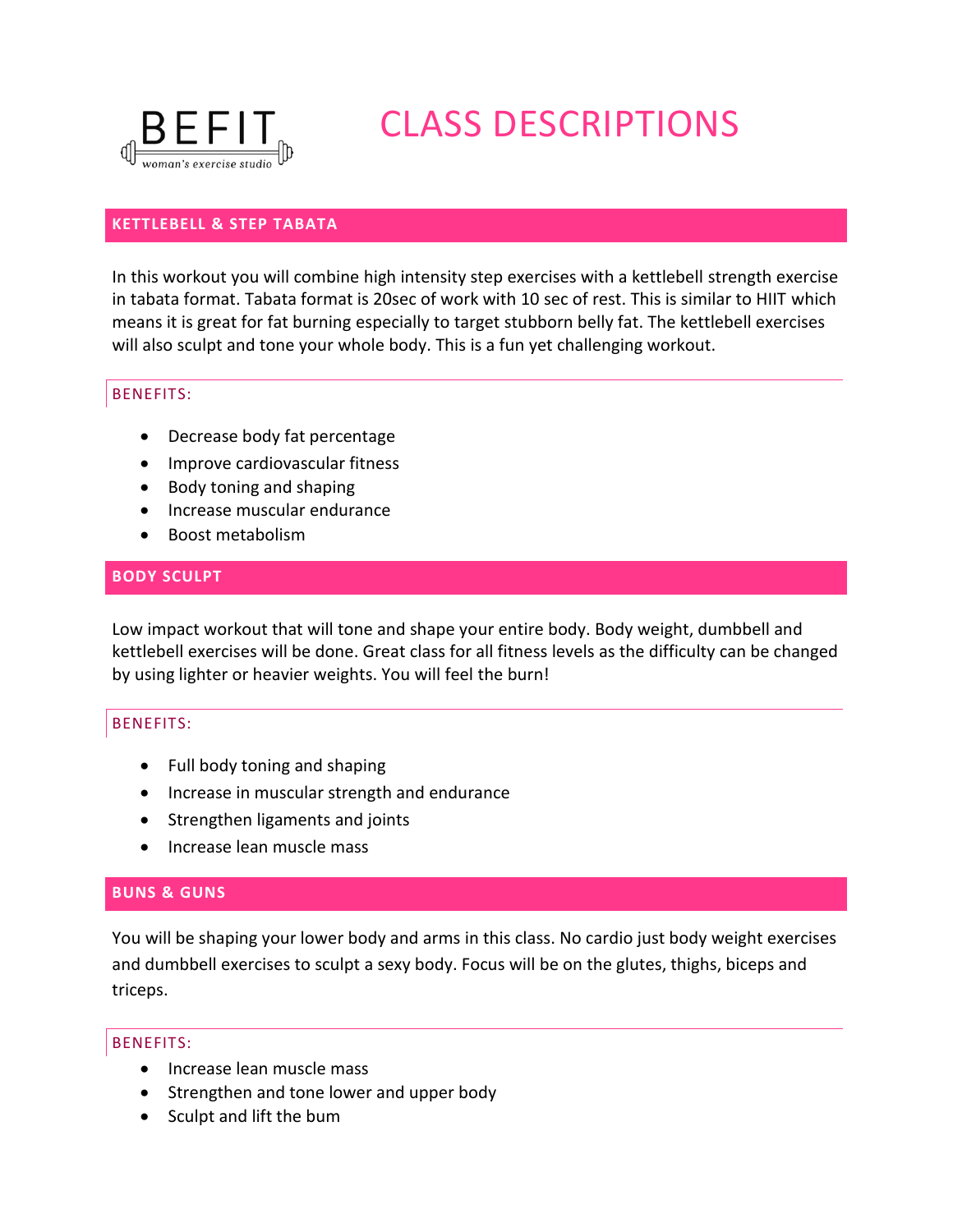## **BIKINI SCULPT**

Bikini Sculpt is a combination of toning and cardio exercises. We will be doing compound toning exercises thus working more than one muscle group at a time. In between the toning exercises we will do intervals of cardio exercises. This workout will focus on sculpting the arms, leg and tummy. Toning exercises will be done with dumbbells. This class is suitable for all fitness levels. Beginners can start of by taking rest breaks in the cardio interval times.

# BENEFITS:

- Decrease body fat percentage
- Sculpt and tone whole body
- Increase cardiovascular fitness
- Increase lean muscle mass percentage
- Strengthen ligaments and tendons.

# **CIRCUIT SURPRISE**

This class will contain different exercises presented in a circuit style every week. There will be different stations set up and you will move from one station to another. We will either do a specific number of reps or time at a station. You will make use of a variety of exercise equipment and the rest is a surprise!

#### BENEFITS:

- Increase lean muscle mass
- Boost metabolism
- Decrease body fat percentage
- Improve cardiovascular fitness

# **BUTT BLAST**

The ultimate booty shaping class! Shape, tighten and lift your behind with a variety of exercises focused on hitting your gluts from all angles. Your Gluteus Maximus (bum muscle) is the biggest muscle in your body so that means tons of calories are also being burned when you work this area.

- Improve leg strength and endurance
- Decrease body fat percentage
- Toning of the lower body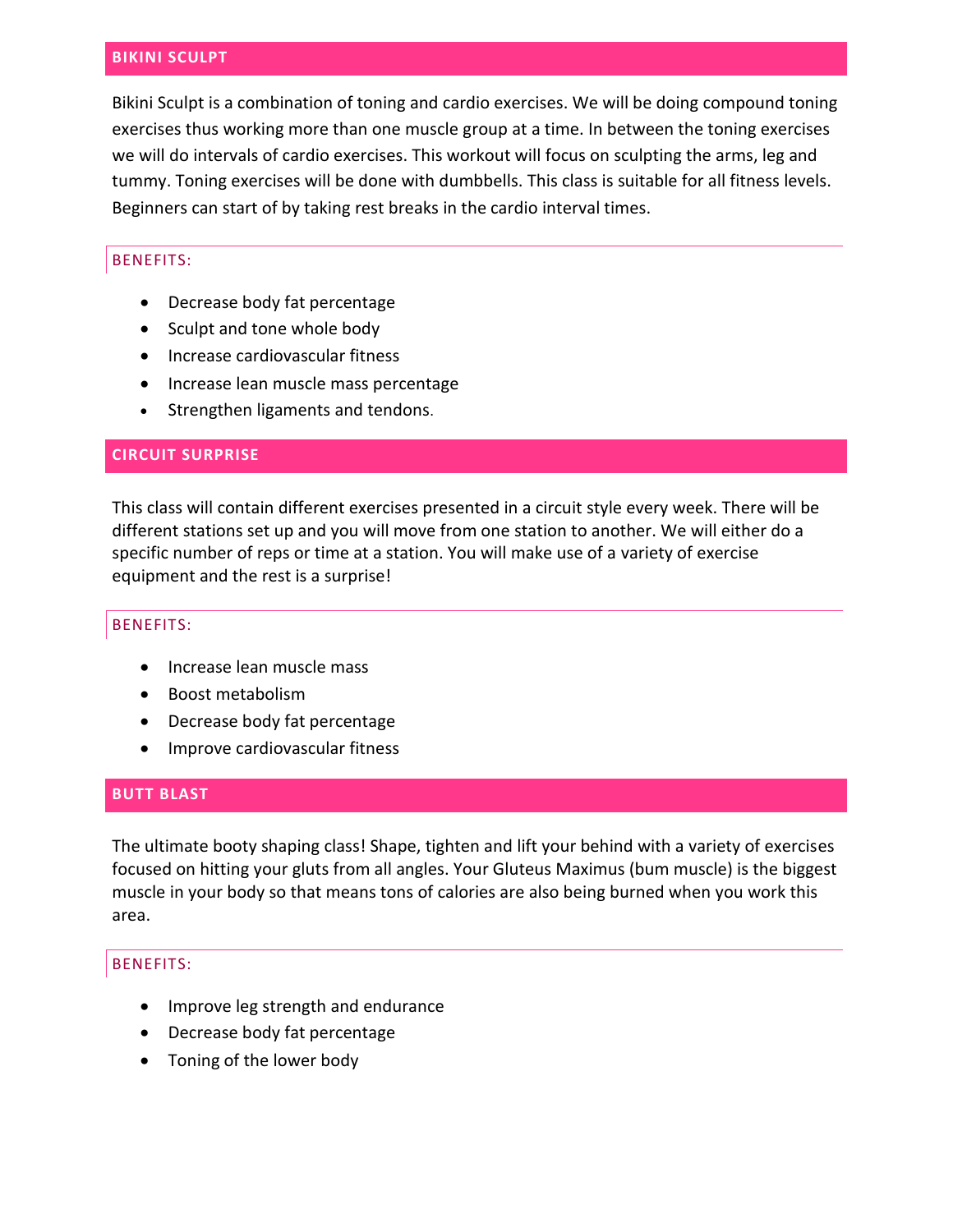# **DUMBBELL COMBO**

This class will consist of a variety of exercises all done with dumbbells. There will be cardiovascular exercises as well as toning for the lower and upper body. The class is suitable for all fitness levels. The weight of the dumbbells you use will determine the intensity of the workout.

# BENEFITS

- Increase cardiovascular fitness
- Weight loss
- Decrease body fat percentage
- Sculpt and tone whole body
- Increase lean muscle mass percentage
- Strengthen ligaments and tendons.

# **AEROBICS AND KETTLEBELL TONE**

This class consists of 30min aerobics, 20min full body toning with kettlebells, 5min abs and then 5min cool-down. This is fun calorie blasting class done on the beat of music. You will work out a good sweat and tone your entire body. The class is fun way to get in a great workout. The aerobic steps are kept basic so you don't have to worry about learning complicated steps.

# BENEFITS:

- Weight loss
- Full body toning and shaping
- Increase in fitness levels
- Strengthening your heart and increasing lung capacity
- Lowering blood pressure
- Strengthening muscles and ligaments

# **FIT BALL**

In this class you will do a combination of toning and cardiovascular exercises with the exercise ball. We will tone all parts of the body and also focus on the core. This is a great class to start for a full body workout.

- Weight loss
- Increase in core strength
- Improved muscular endurance
- Full body toning and shaping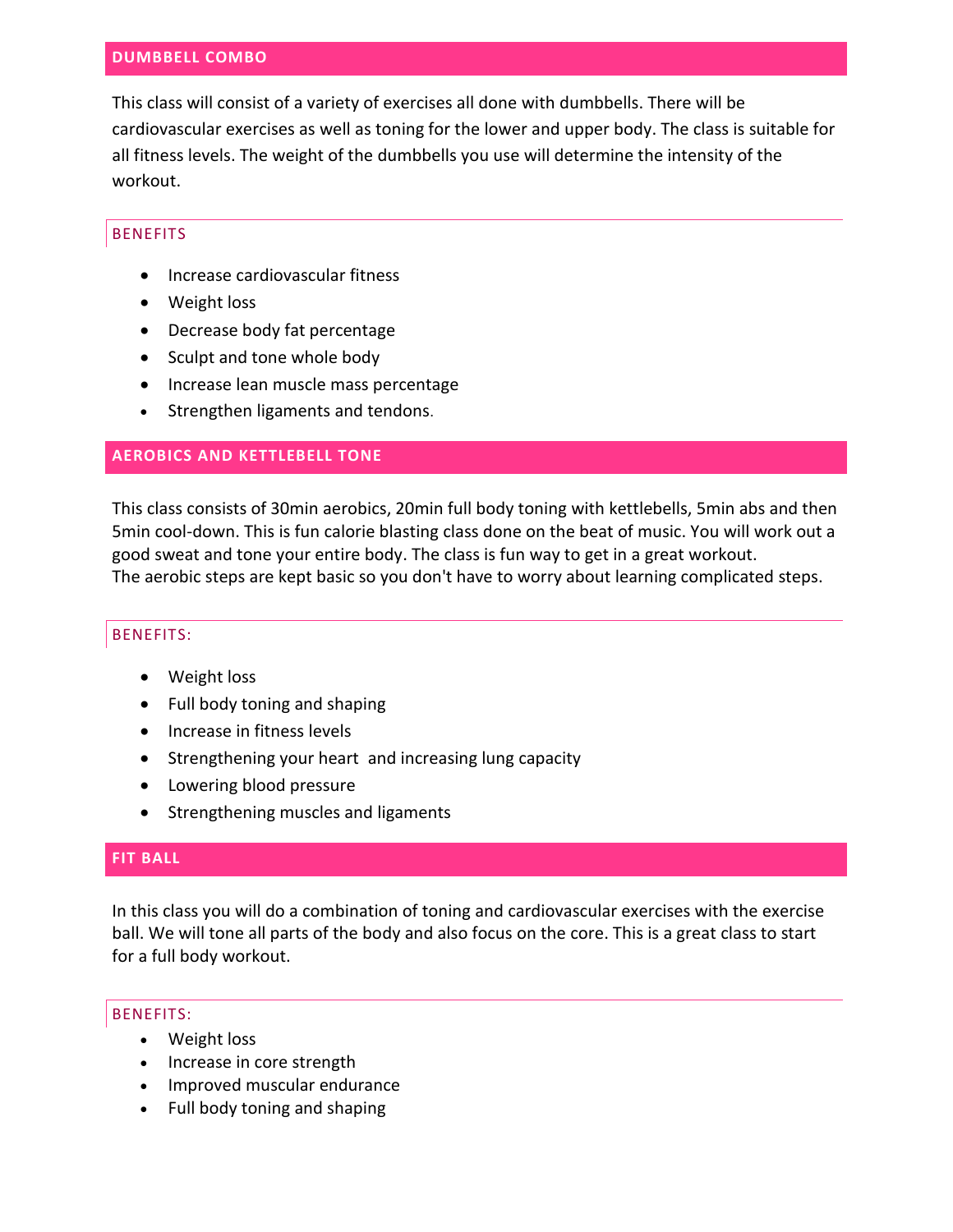BEFIT boot camp is suitable for all fitness levels! You don't have to be fit to join. We will be doing the boot camp indoors or outdoors. A combination of strength and cardiovascular training will take place as well as plyometrics. Be prepared to work up a sweat! Perfect for those that like to be pushed  $\odot$ 

## BENEFITS:

- Weight loss
- Full body toning and shaping
- Increase in muscular strength and endurance
- Overall improvement in fitness level

# **VINYASA YOGA**

Vinyasa yoga is flow yoga. Instead of just holding a pose we will flow from one pose to another. Yoga offers you a full body workout and helps you to relax and just clear your head for the duration of the class. You do not have to be flexible to do the class. The class caters for beginners and the poses that we do is suitable for all. You stretch your muscles while holding the pose and because it is a flow class your Heart rate will increase and you will get cardiovascular benefits as well.

# BENEFITS:

- Increase ligament and tendon strength
- Improves core strength
- Increase flexibility
- Increase lung capacity and improves cardiovascular system
- Helps with relaxation and decreasing stress levels
- Increase muscular strength and muscle toning

# **BUMS AND TUMS**

The name says it all! In this class we will be focusing on getting your tummy flat and toned and getting your buttocks tight and firm. Lots of squats are on the menu! You will be strengthening and toning these muscles with a combination of body weight and weighted resistance training.

- Muscle toning and shaping
- Increase in core strength
- Strengthen ligaments and joints
- Weight loss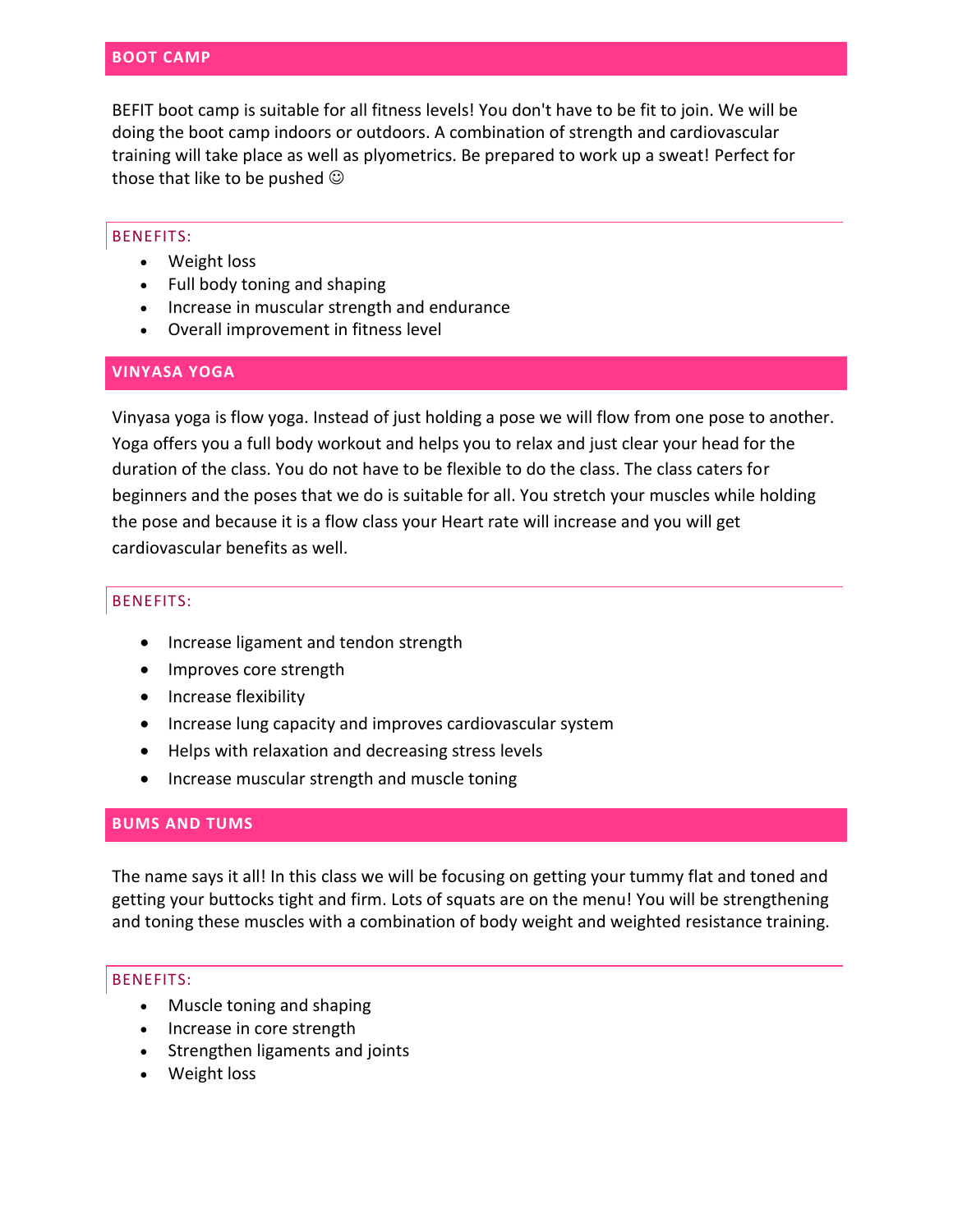# **KETTLEBELL TONE**

You will be toning and shaping your entire body by doing exercises with a kettlebell. The kettlebell is a very versatile piece of equipment and we will be using it in different ways. Some of the exercises like kettlebell swings will also give you a cardiovascular workout. Suitable for all fitness levels as you can choose which size kettlebell you want to work with.

# BENEFITS:

- Increase lean muscle mass
- Tone and shape upper and lower body
- Increase basal metabolic rate
- Strengthen ligaments and joints.

# **KETTLEBELL HIIT**

The ultimate fat burning and toning workout. We will combine a kettlebell exercise with an interval of high impact cardio. This workout will target your whole body and help to burn stubborn belly fat.

# BENEFITS:

- Decrease body fat percentage
- Increase lean muscle mass
- Improve cardiovascular fitness
- Body Toning
- Boost Metabolism

# **ULTIMATE ARMS**

We will start this class of with an upper body specific warm-up. We will then do a variety of exercises focusing just on all the upper body muscle groups. We will do body weight upper body exercises and exercises with dumbbells. This class is perfect if you are looking to tone your arms and improve your arm strength.

- Toning and shaping the upper body
- Improving upper body muscular strength and endurance
- Build lean muscle mass that help to speed up metabolism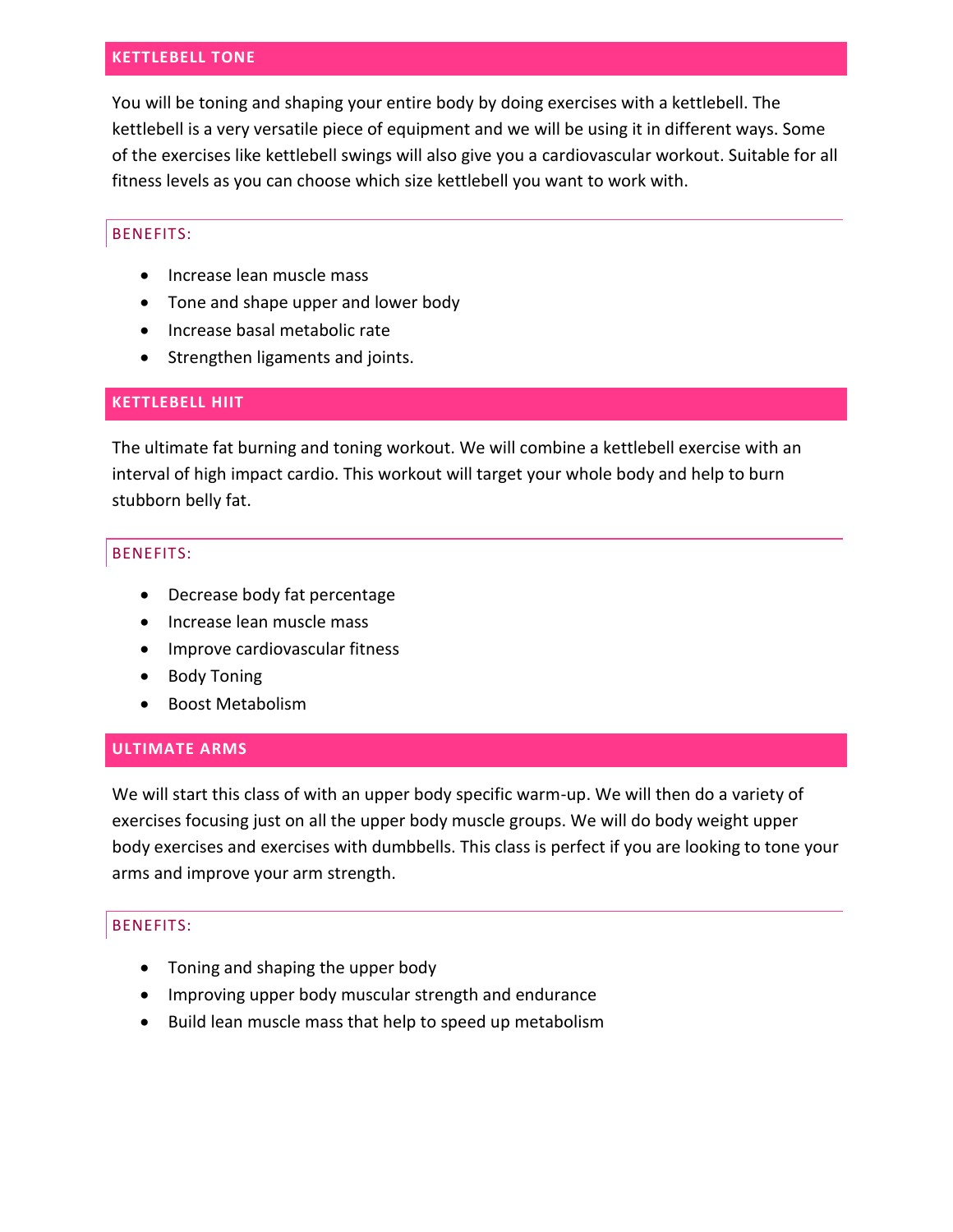## **BOOTY CAMP**

Boot Camp for your Legs! This class combines cardio and lower body exercises. We will be toning the thighs, bums and calves. This class will also help to tighten up the lower body and reduce cellulite in the area. This will be an intense workout. But you will feel great afterwards.

## BENEFITS:

- Weight loss
- Lower body toning and shaping
- Increase cardiovascular fitness

# **PILATES**

The pilates class focus on strengthening you core muscles. Core refers to all you abdominal muscles right around to your lower back. The class also includes exercises strengthening exercises for your back and toning for your legs. Most of the exercises are done on the mat. It is low impact and thus not playing any pressure on your ligaments and joints. Pilates is recommended for people with back problems as it strengthens the core that helps to support your back.

#### BENEFITS:

- Strengthening of the core muscles
- Strengthen lower back and relieves back pain
- Strengthen ligaments and joints
- Increases flexibility
- Helps to prevent injuries
- Body toning and shaping
- Improves your posture

# **BALL COMBO**

In this class we will do exercises using the medicine ball and exercise ball. The class will consist of cardio as well as strength training exercises. This class is for weight loss and full body toning and suitable for all fitness levels.

- Improve upper and lower body strength
- Improve core strength
- Weight loss and full body toning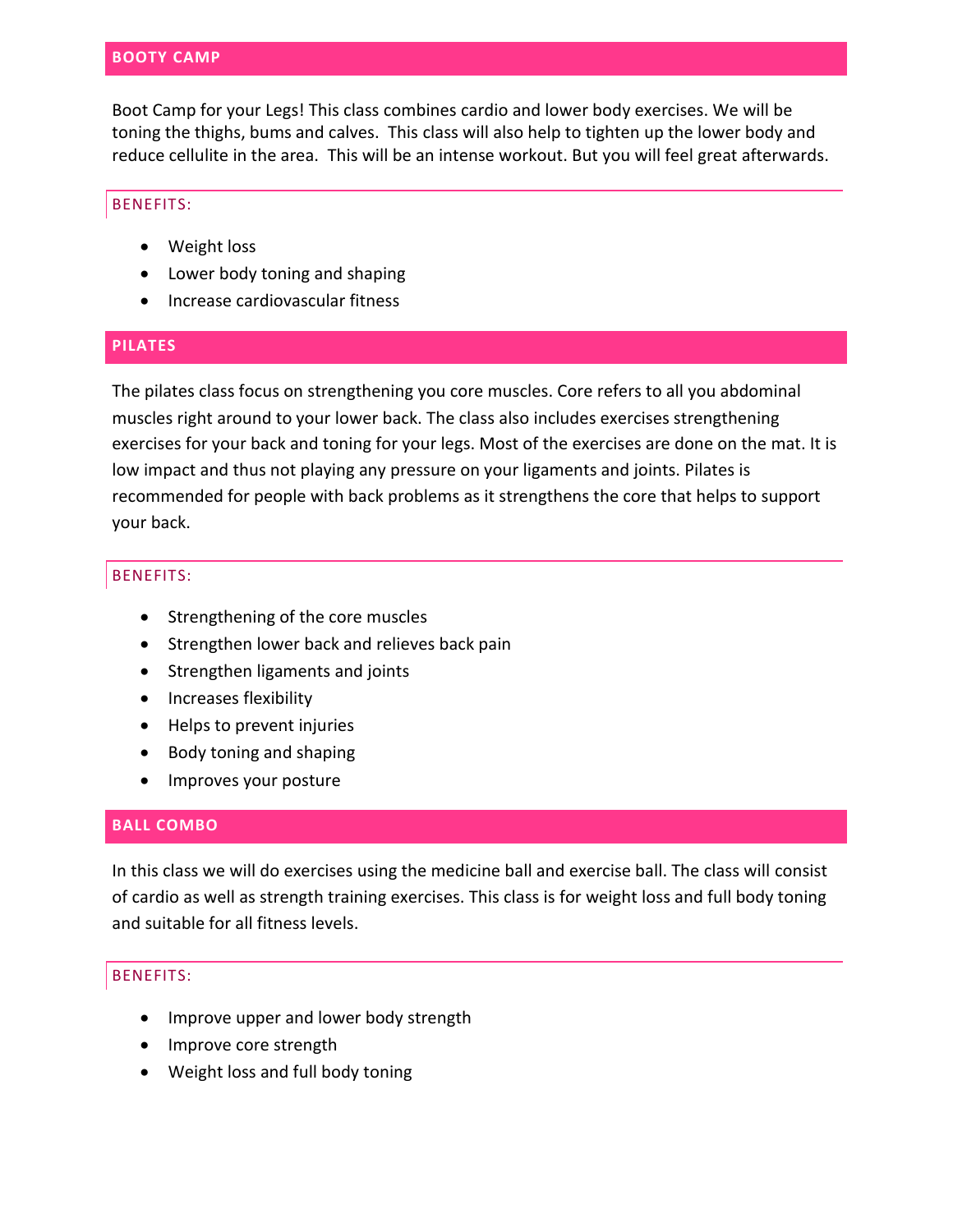# **JUST STEP**

A 1hr hour fun and fat burning step workout! Step to the beat of music working your whole body, especially the legs. Basic step moves will be done as well as other cardio exercises using the step. There will be low and high impact steps. A bit of co-ordination will be needed.

## BENEFITS:

- Increase lean muscle mass
- Weight loss
- Increase muscular endurance of the legs
- Toning and shaping of the legs
- Stress relieve

# **SPEED AND POWER**

A 1hr fat burning class were we will be doing speed drills through a agility ladder and power exercises with a medicine ball. Speed and power training consist of 4-8 reps and 3-4 sets with complete recovery betweeen sets.

#### BENEFITS:

- Improve speed and agility
- Strengthen upper and lower body muscle
- Decrease body fat percentage
- Improve cardiovascular fitness level

#### **BODY PUMP**

You will be feeling the burn like you have never felt it before. An hour toning class that will target your body from every angle. Exercises will flow into one another with hold and pulse movements added in. Perfect class if you are looking to sculpt sexy arms and legs. You will be doing all of this to the beat of specific tracks for each muscle group.

- Increase lean muscle mass
- Tone, tighten and shape full body
- Strengthen tendons and ligaments
- Improve muscular endurance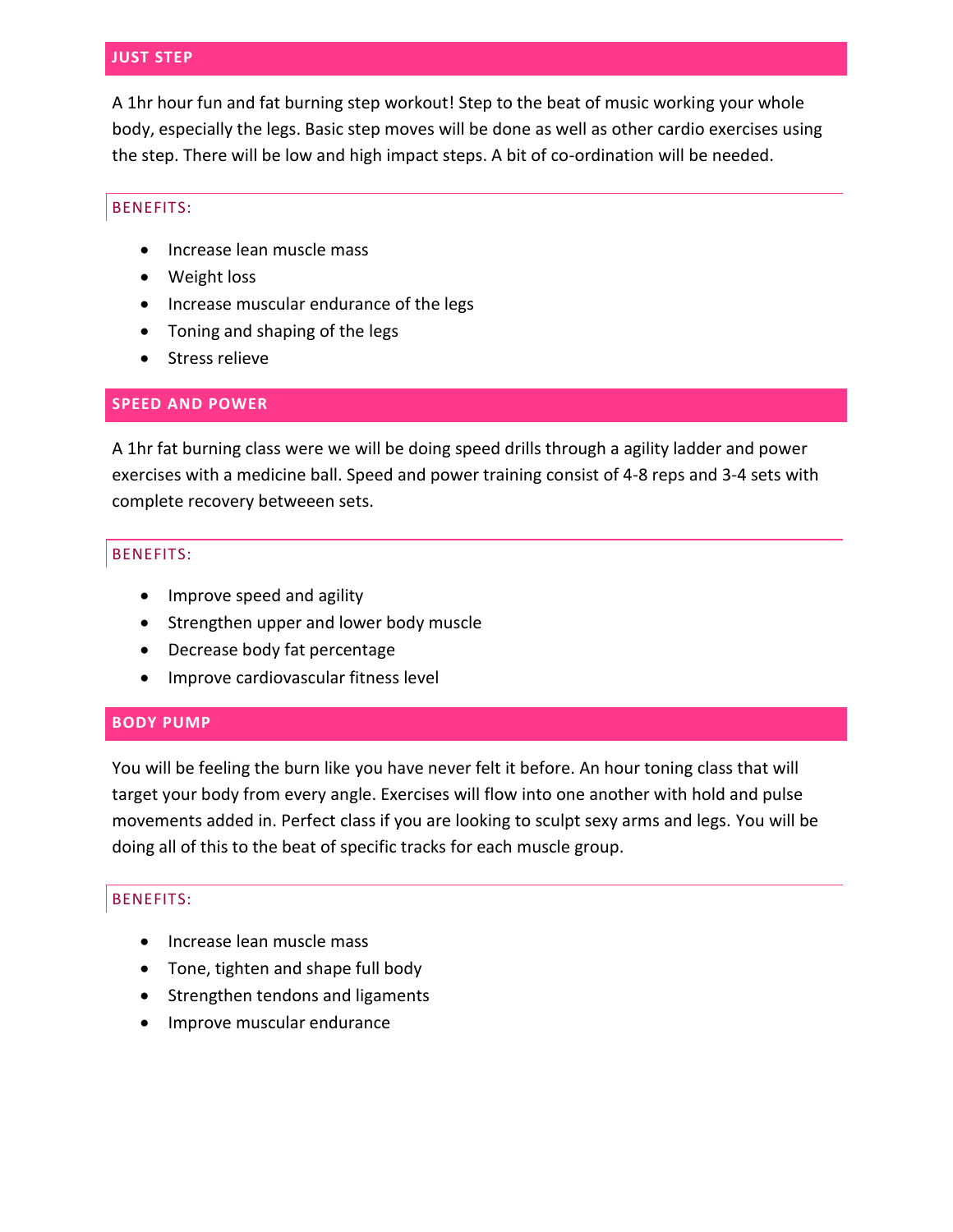## **5KM INTERVAL RUN/WALK**

We will do a 5km route starting and ending at the studio. We will follow a 1min walk and 2min jog interval for the entire distance. This makes it easy for all to do as you will have a rest during the walking interval. Great for those wanting to start running.

# BENEFITS:

- Improve cardiovascular fitness
- Relieves stress
- Promotes feeling of well-being
- Weight loss

# **CARDIO AND ABS**

We will be combining cardio exercises with abdominal exercises to help you burn fat and tone your tummy at the same time. All fitness levels are welcome and I will be showing low impact modifications.

# BENEFITS:

- Decrease body fat percentage
- Improves core strength
- Improve cardiovascular fitness and increase lung capacity
- Tighten and tone the abdominal area

# **CRAZY COMBOS**

This is a full body workout using a variety of exercise equipment. The workout has 2 sections each consisting of 3 exercises with different equipment that will be done twice through. You will be using your own body weight, step, kettle bell, dumbbell, booty band and exercise mat. Great for people looking for a workout that won't be repetitive.

- Improves muscular endurance
- Fat burning
- Boost Metabolism
- Improves cardiovascular fitness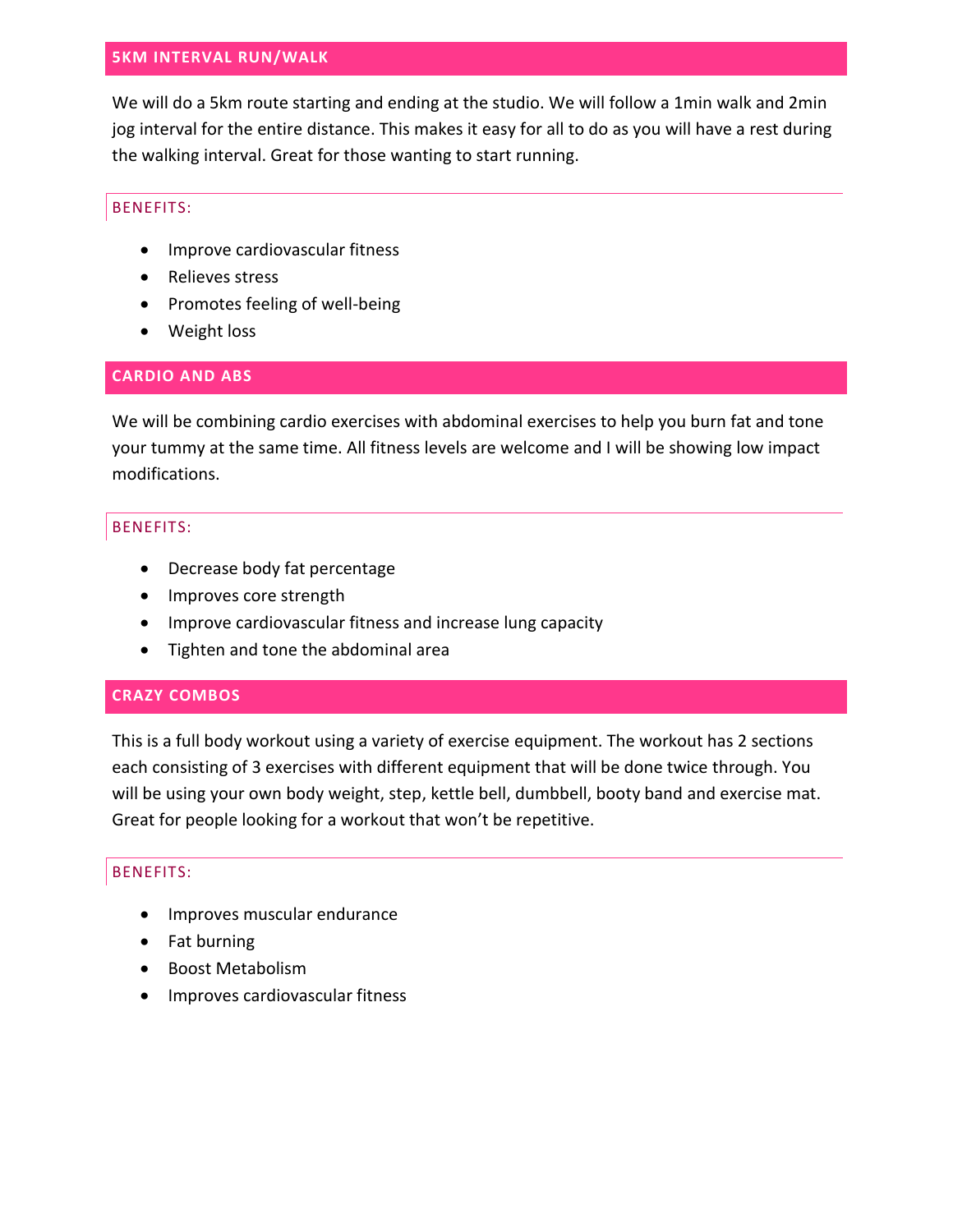# **BOOTY BAND**

In this class we make use of a resistance loop band for all the exercises. We do mainly lower body exercises as well abdominal exercises. You will be feeling the burn in your legs  $\circledcirc$  The class is great for beginners to advance as the loop resistance bands come in different strengths so you can use one according to your fitness level.

#### BENEFITS:

- Tighten and tone the lower body and abs
- Injury prevention for runners and other athletes
- Strengthen muscles around the knee and hips beneficial for those with knee/hip problems
- Improves ligament and tendon strength

# **STRENGTH AND CARDIO TABATA CIRCUIT**

This class take place in a circuit format. There are 4 stations and you will do each station twice. Station 1 is strength exercises lower and upper body with a barbell. Station 2 is body weight cardio. Station 3 is strength exercises for lower and upper body with dumbbell. Station 4 is cardio with the step. You will do each station for 20sec and get 10 sec rest. Then a 1min rest after doing each station twice.

#### BENEFITS:

- Improves upper and lower body strength and endurance
- Improves cardiovascular fitness
- Boost metabolism
- Help to decrease body fat percentage

#### **INDOOR EXTREME**

A very high intensity class for those that like to challenge themselves. You will be doing a combination of exercises with equipment that will be combined with cardio in between. There won't be much rest breaks in between rounds to ensure you are getting an intense workout. This class is for those that have been exercises for a while already and one to step things up.

- Decrease body fat percentage
- Full body toning
- Improves general fitness level
- Boost metabolism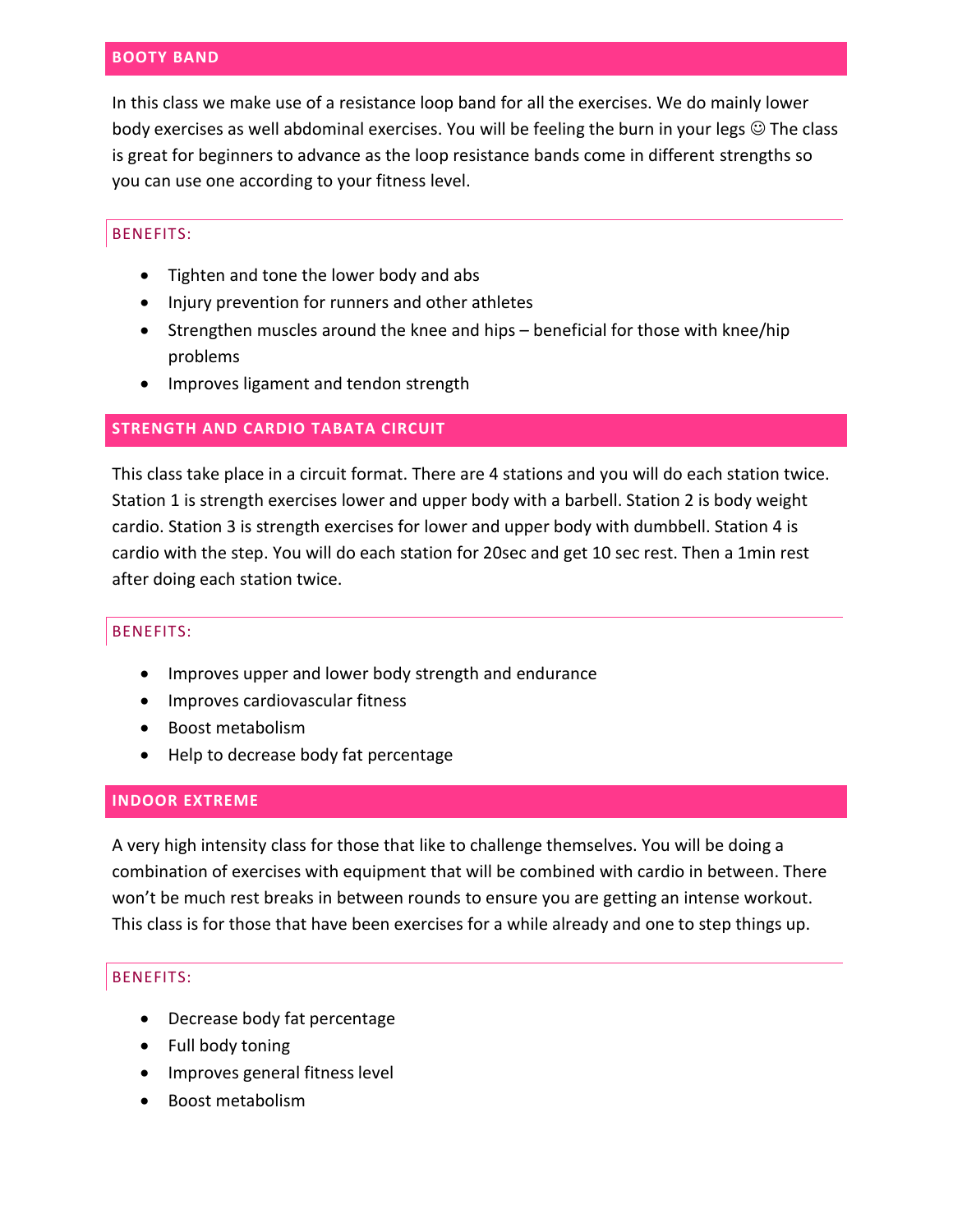## **HIIT & TONE**

High Intensity Interval Training is a great workout to burn fat. It is a form of cardio but is more beneficial then steady paced cardio. In this workout we work in intervals so you will do a certain exercise for 20sec and then 10sec active rest and then repeat 3 to 4 times. You sure to work up a sweat! After 30min of HIIT we will do full body toning with dumbbells.

## BENEFITS:

- Increase metabolism
- Burn fat
- Improves cardiovascular fitness
- Helps you build lean muscle
- Help you burn more calories while at rest

# **KETTLEBELL KILLER**

In this class you will be doing full body exercises making use of kettlebells. Kettlebell training is a great way to burn extra calories as you incorporate more muscle when training with kettlebells. They are a very versatile piece of exercises equipment and we will use them to do cardio exercises as well. The difficulty can be adjusted by taking heavier or lighter kettlebells.

## BENEFITS:

- Decrease body fat percentage
- Increase lean muscle mass
- Improves overall fitness level
- Improves strength and core stability
- Full body toning and tightening
- Speeds up metabolism

# **CARDIO BLAST**

A 45min cardio workout that will make you sweat! Great for those that can only fit in a quick workout. Different types of cardio exercises will be done to get your heart up and into the fat burning zone.

- Weight loss
- Body fat % loss
- Increase cardiovascular fitness levels and lung capacity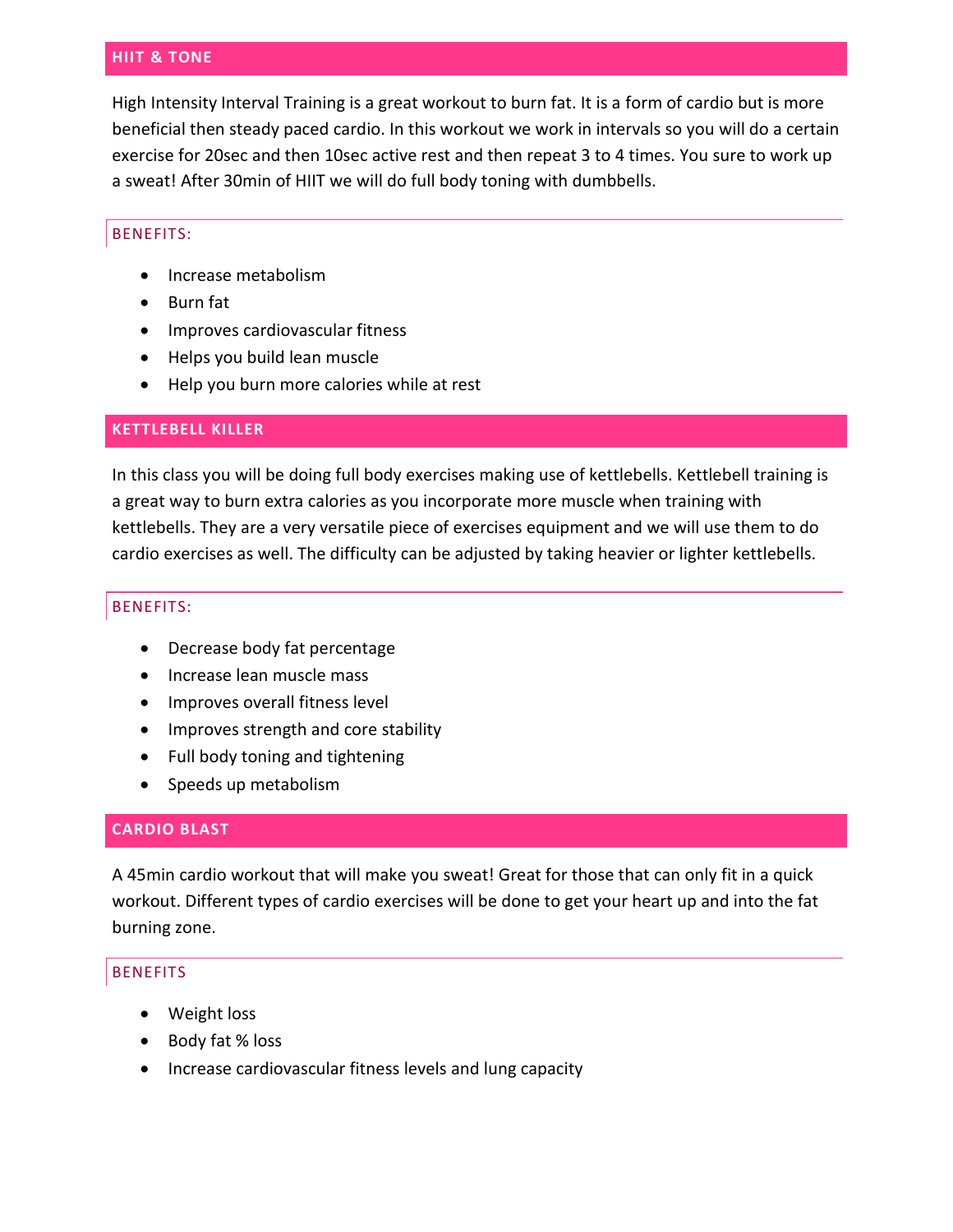Low impact workout that will tone and shape your entire body. We will be toning your body from head to toe. Body weight and weighted resistance exercises will be done. You will be making use of a variety of equipment in this class including balls, kettlebells, steps and dumbbells.

#### BENEFITS:

- Full body toning
- Increase in muscular strength and endurance
- Strengthen ligaments an joints
- Build lean muscle mass
- Speed up metabolism

# **HIIT CIRCUIT**

High Intensity Interval Training is a great workout to burn fat. It is a form of cardio but is more beneficial then steady paced cardio. In this workout we work in intervals so you will do a certain exercise for 20sec and then move to the next one in the circuit. You sure to work up a sweat!

# BENEFITS:

- Increase metabolism
- Burn fat
- Improves cardiovascular fitness
- Helps you build lean muscle
- Help you burn more calories while at rest

# **AEROBICS AND STEP – NON STOP**

This is a 1hr fun heart pumping cardio workout. We will do 30min aerobics followed by 30min step. This is all done to the beat of music so it's for a very enjoyable session. The steps are not complicated so no need to worry if coordination is not your strong point.

# BENIFITS:

- Improves cardiovascular fitness
- Stress relieve
- Speeds up metabolism
- Increase muscular endurance
- Weight Loss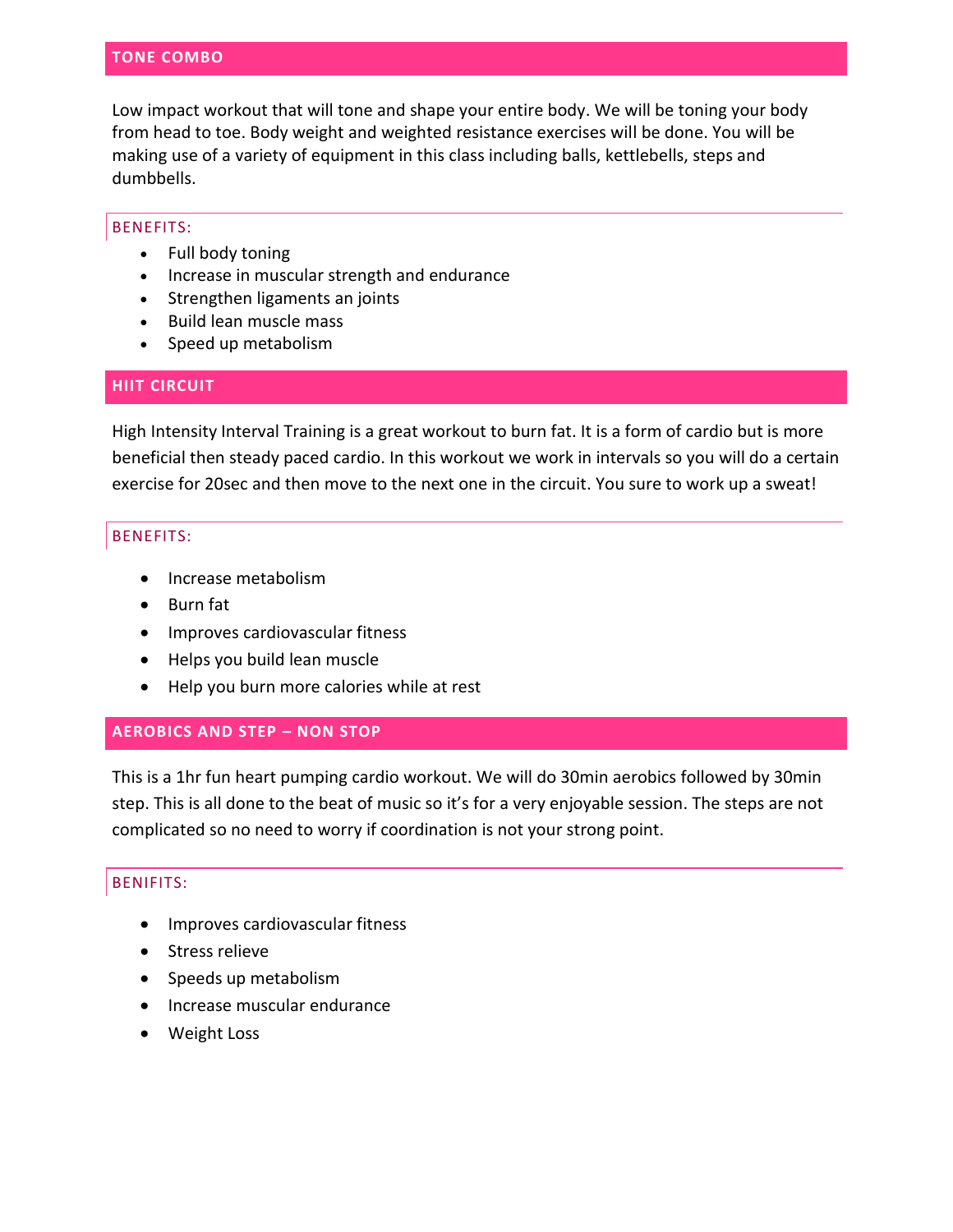# **BAND FITNESS**

A full body toning class suitable for all fitness levels. Exercises will be done with resistance bands. There are resistance bands of different tightness so you can chose one according to your strength.

# BENEFITS:

- Full body toning and shaping
- Increase lean muscle mass
- Strengthen ligaments and tendons
- Improves fitness level

# **POWER STEP**

In this class we will use the step to do several of exercises to improve muscular strength and cardiovascular fitness. We will combine step exercise to the beat of the music with dumbbell exercises as well and cardiovascular exercises. You will thus be burning fat while toning your body.

# BENEFITS:

- Improves muscular strength and endurance
- Sculpt and tone the arms
- Improve cardiovascular fitness
- Weight loss

# **STEP CIRCUIT**

In this class we will be doing a combination of high impact cardio and toning exercises. We will do this in a circuit form making use of a step at the cardio or toning stations. You will thus do your exercises for a certain amount of time and then move on to the next station where you will be doing another exercises. There will be several stations. The rest breaks will be short so you will be getting a great sweat session!

- Improve cardiovascular fitness
- Improve muscular strength and endurance
- Fat burning and muscle toning
- Speeds up your metabolism
- Weight loss